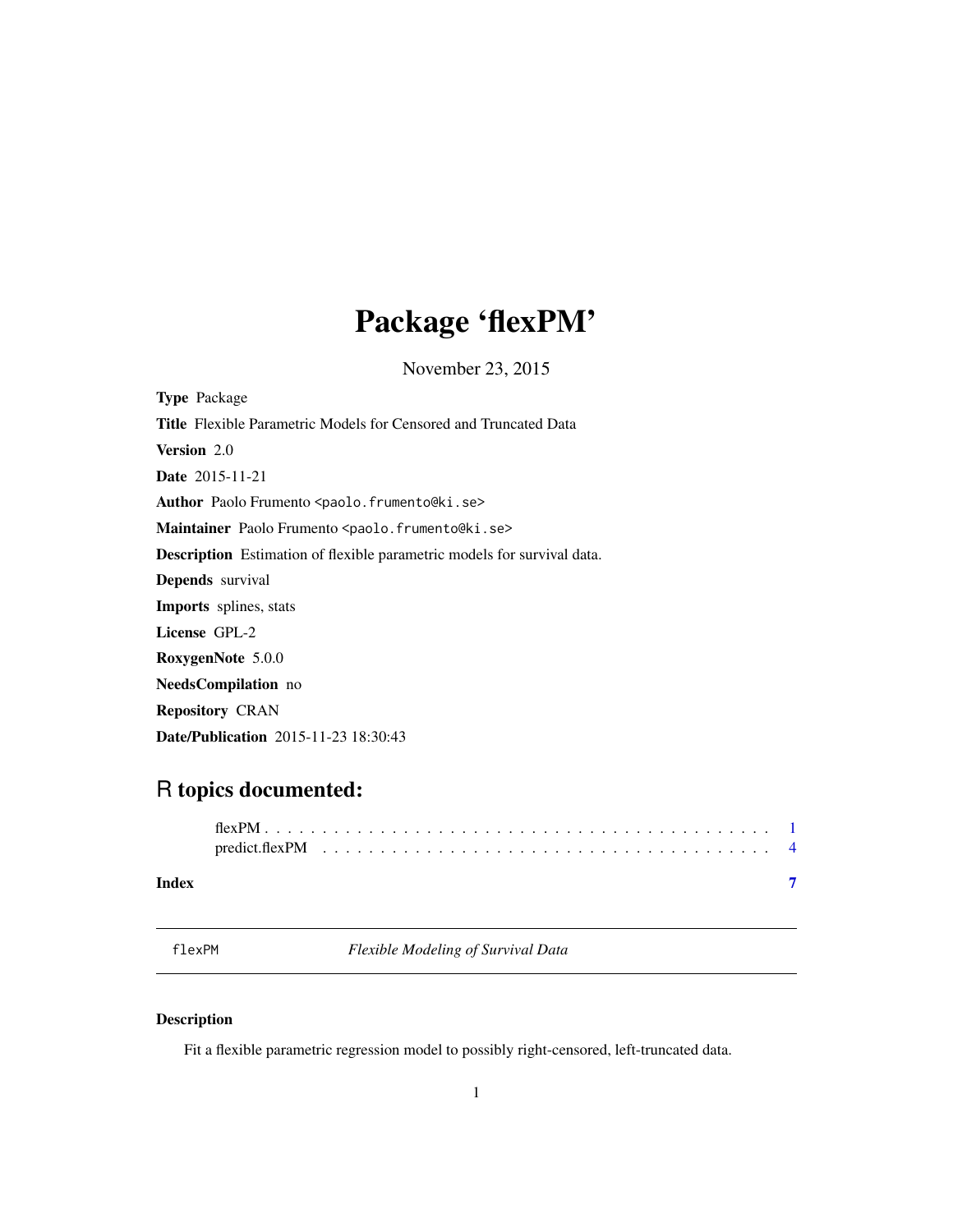#### <span id="page-1-0"></span>Usage

```
flexPM(formula, data, weights, df = 3, degree = 3, knots, maxit, tol = 1e-6)
```
#### Arguments

| formula | an object of class "formula": a symbolic description of the model to be fitted.<br>The response must be a survival object as returned by the Surv function. See<br>'Details'.                                      |
|---------|--------------------------------------------------------------------------------------------------------------------------------------------------------------------------------------------------------------------|
| data    | an optional data frame, list or environment (or object coercible by as . data. frame<br>to a data frame) containing the variables in the model. If missing, the variables<br>are taken from environment (formula). |
| weights | optional weights to be used during the fitting process.                                                                                                                                                            |
| df      | the degrees of freedom of the B-spline that describes $u(T)$ (see 'Details').                                                                                                                                      |
| degree  | the degree of the polynomial of the B-spline that describes $u(T)$ .                                                                                                                                               |
| knots   | the <i>internal</i> knots of the B-spline that describes $u(T)$ .                                                                                                                                                  |
| maxit   | maximum number of iterations of the Newton-Raphson algorithm. If missing, a<br>default value based on the number of free parameters is used.                                                                       |
| tol     | tolerance for the Newton-Raphson algorithm.                                                                                                                                                                        |
|         |                                                                                                                                                                                                                    |

#### Details

This function fits a flexible parametric model to possibly right-censored, left-truncated outcomes, usually survival data. Right censoring occurs when instead of some outcome  $T$ , one can only observe  $Y = min(T, C)$  and  $d = I(T \leq C)$ , the indicator of failure. Left truncation occurs when Y is only observed subject to  $Y > Z$ . Typically, Z is the time at enrollement of subjects with a disease. Those who died before enrollment  $(Y < Z)$  cannot be observed, thus generating selection bias.

The formula must be of the form

- Surv(y, d)  $\sim$  x, with censored data;
- Surv( $z$ ,  $y$ ,  $d$ )  $\sim$  x, with censored, truncated data;
- Surv(y)  $\sim$  x, is also allowed and denotes non-censored, non-truncated data.

In the above, x is a set of predictors, y is the response variable, z truncation times ( $z \le y$ ), and d the indicator of failure  $(1 = event, 0 = censored)$ .

In flexPM, model fitting is implemented as follows. First, the response variable is pre-trasformed using a smoothed version of y = qlogis(rank(y)/(n + 1)). Second, parameter estimation is carried out on the transformed variable. Maximum likelihood estimators are computed via Newton-Raphson algorithm, using the following flexible distribution:

$$
F_T(t \mid x) = \frac{1}{1 + e^{-\frac{u(t) - m(x)}{s(x)}}}.
$$

In the above,  $m(x)$  and  $\log s(x)$  are modeled as specified by formula, while  $u(\cdot)$  is a B-spline function built via spline.des (see [bs](#page-0-1)). You can choose the degrees of freedom df and the degree of the spline basis. The model parameters are (a) the coefficients describing the effect of covariates x on  $m(x)$  and  $\log s(x)$ , and (b) the coefficients of the B-spline basis that defines the unknown transformation  $u(\cdot)$ , on which suitable constraints are imposed to ensure monotonicity.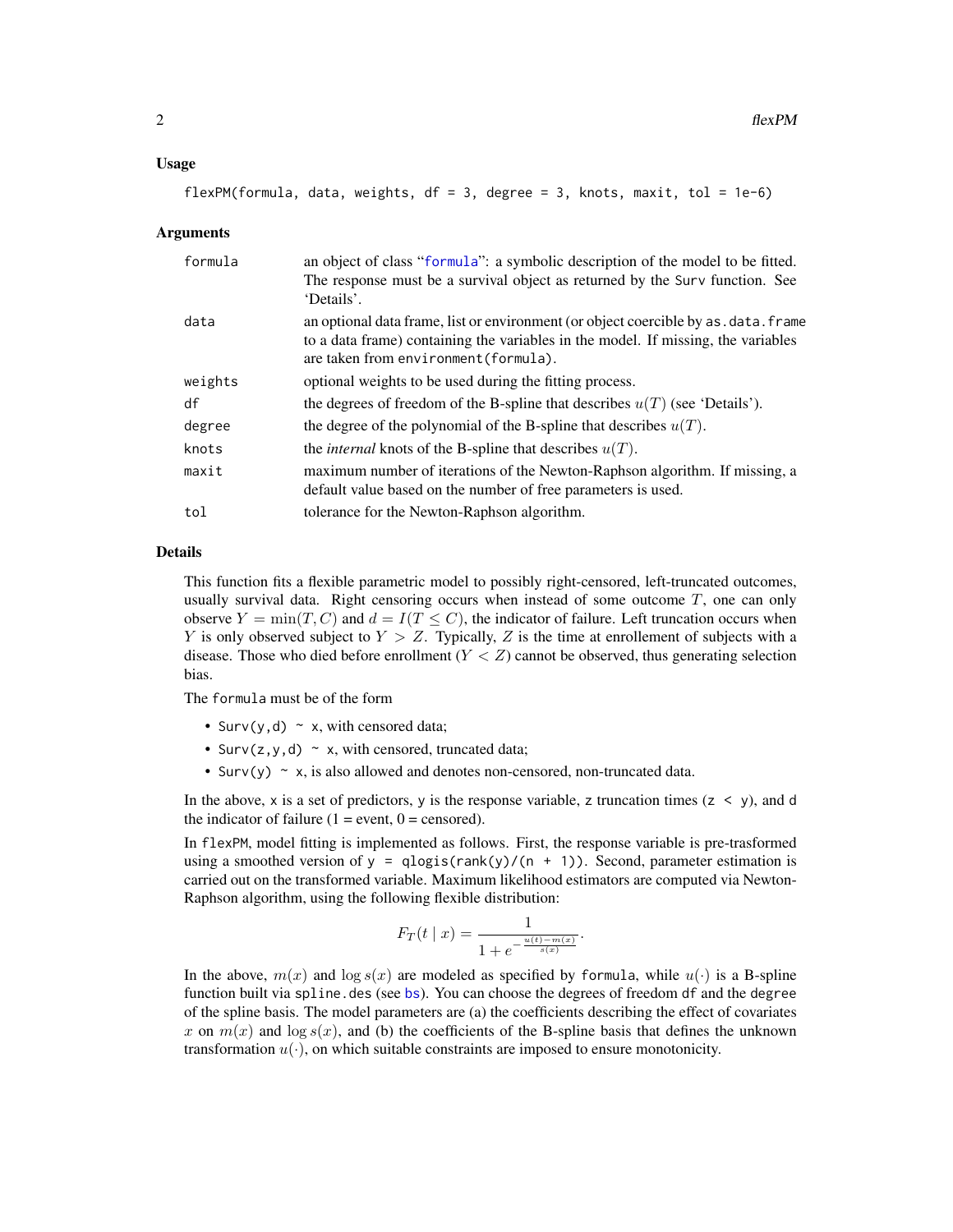#### <span id="page-2-0"></span> $flexPM$  3

#### Value

An object of class "flexPM", which is a list with the following items:

| converged  | logical value indicating the convergence status of the algorithm. |
|------------|-------------------------------------------------------------------|
| n.it       | the number of iterations.                                         |
| n          | the number of observations.                                       |
| n.free.par | the number of free parameters in the model.                       |
| loglik     | the values of the log-likelihood at convergence.                  |
| AIC, BIC   | the Akaike and Bayesian information criterion.                    |
| mf         | the used model frame.                                             |
| call       | the matched call.                                                 |

The model parameters are returned as attributes of mf and are not user-level objects. The model is intended to be used for prediction and not for inference. The hessian matrix is not returned. The number of free parameters is df + 2\*ncol(x) - 1, and not df + 2\*ncol(x), because the scale of  $u(\cdot)$  and that of  $F_T(t \mid x)$  are exchangeable and thus one coefficient of  $u(\cdot)$  is constrained to be 1.

The accessor functions summary, nobs, logLik, AIC, and BIC can be used to extract information from the model. The fit is only intended for prediction: use predict. flexPM.

#### Note

The model is fitted assuming that an unknown transformation of the response variable follows a Logistic distribution. The choice of the "kernel" distribution is only due to computational convenience and does not reflect any prior belief. Provided that  $u(\cdot)$  is sufficiently flexible, asymmetric or multimodal distributions can be fitted. Pre-transforming the response variable (added in flexPM 2.0) removes the outliers, generates a more symmetric distribution, and frequently permits achieving a good fit using fewer knots for  $u(\cdot)$ .

This flexible parametric approach generally outoperforms fully nonparametric estimators like local Kaplan-Meier, at a cost of a relatively small bias.

#### Author(s)

Paolo Frumento <paolo.frumento@ki.se>

#### See Also

[predict.flexPM](#page-3-1)

#### Examples

# Simulated data from a normal distribution

```
n <- 1000
x1 \leq -\text{rnorm}(n)x2 \leftarrow runif(n)
```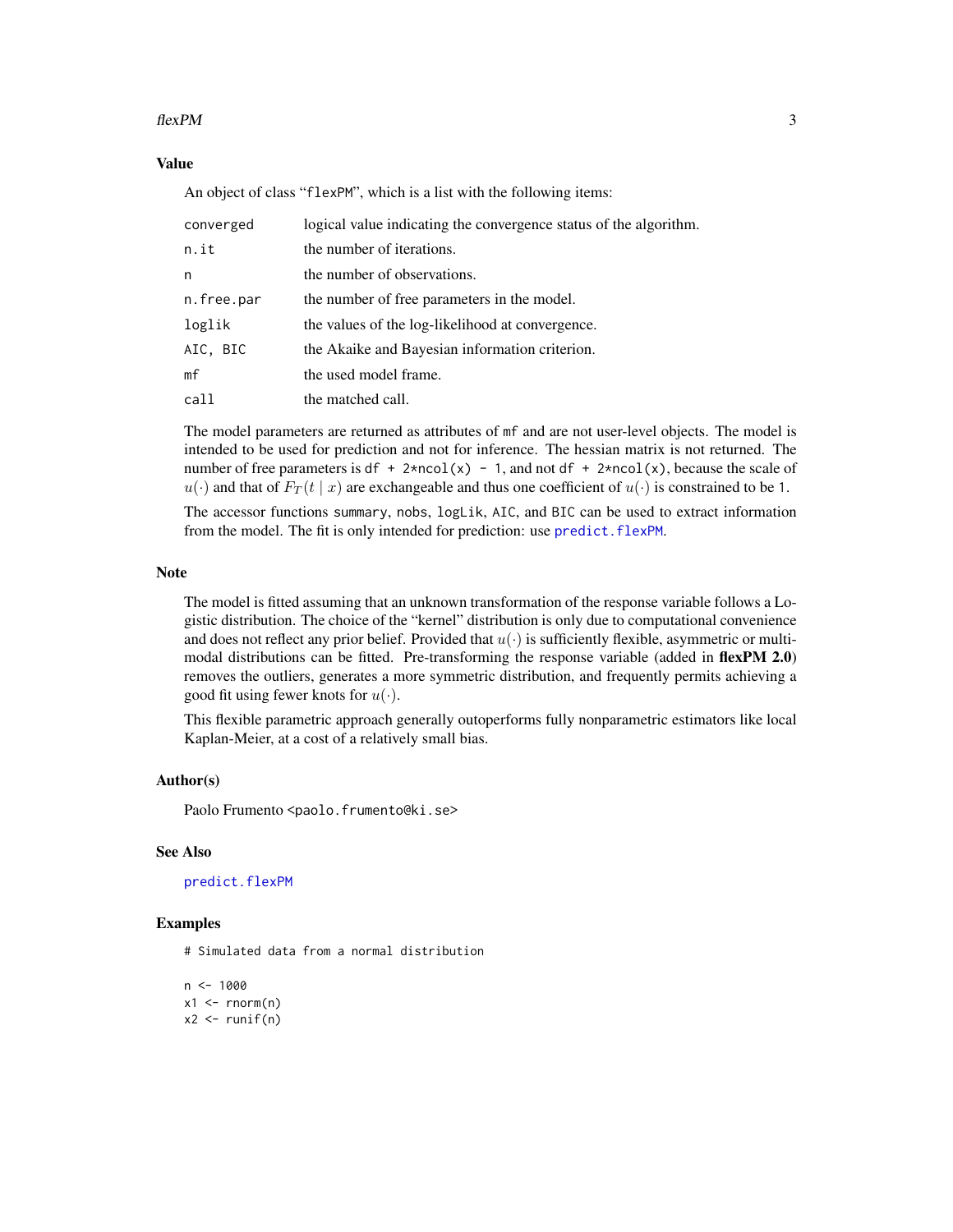```
# non-censored, non-truncated data
t \le - rnorm(n, 2 + 3*x1, 1 + x2) # time variable
ml \leftarrow \text{flexPM}(\text{Surv}(t) \sim x1 + x2)# right-censored data
c \leq -rnorm(n, 3, 3) # censoring variable
y \le -\text{pmin}(t, c) # observed outcome
d \le -(t \le c) # 1 = observed, 0 = censored
m2 \leq -\text{flexPM}(\text{Surv}(y, d) \sim x1 + x2)# right-censored, left-truncated data
z \leftarrow \text{norm}(n,-3,3) # truncating variable
w \le - which(y > z) # only observe if y > z
y <- y[w]; d <- d[w]; z <- z[w]; x1 <- x1[w]; x2 <- x2[w]
m3 <- flexPM(Surv(z,y,d) \sim x1 + x2)
################################################################
# m1, m2, m3 are not intended to be interpreted.
# Use predict() to obtain predictions.
# Note that the following are identical:
# summary(flexPM(Surv(y) ~ x1 + x2))
# summary(flexPM(Surv(y, rep(1,length(y))) ~ x1 + x2))
# summary(flexPM(Surv(rep(-Inf,length(y)), y, rep(1,length(y))) ~ x1 + x2))
################################################################
# Use the logLik, AIC and BIC for model selection
# (choice of df, inclusion/exclusion of covariates)
models <- list(
  flexPM(Surv(z,y,d) ~ x1 + x2, df = 1, degree = 1),
  flexPM(Surv(z,y,d) ~ x1 + x2, df = 3),
  flexPM(Surv(z,y,d) ~ x1 + x2 + I(x1^2) + I(x2^2), df = 1, degree = 1),
  flexPM(Surv(z,y,d) ~ x1 + x2 + I(x1^2) + I(x2^2), df = 3),
  flexPM(Surv(z,y,d) ~ x1 \times x2, df = 5)
)
my_final_model <- models[[which.min(sapply(models, function(x) x$AIC))]]
summary(my_final_model)
```
<span id="page-3-1"></span>

<span id="page-3-0"></span>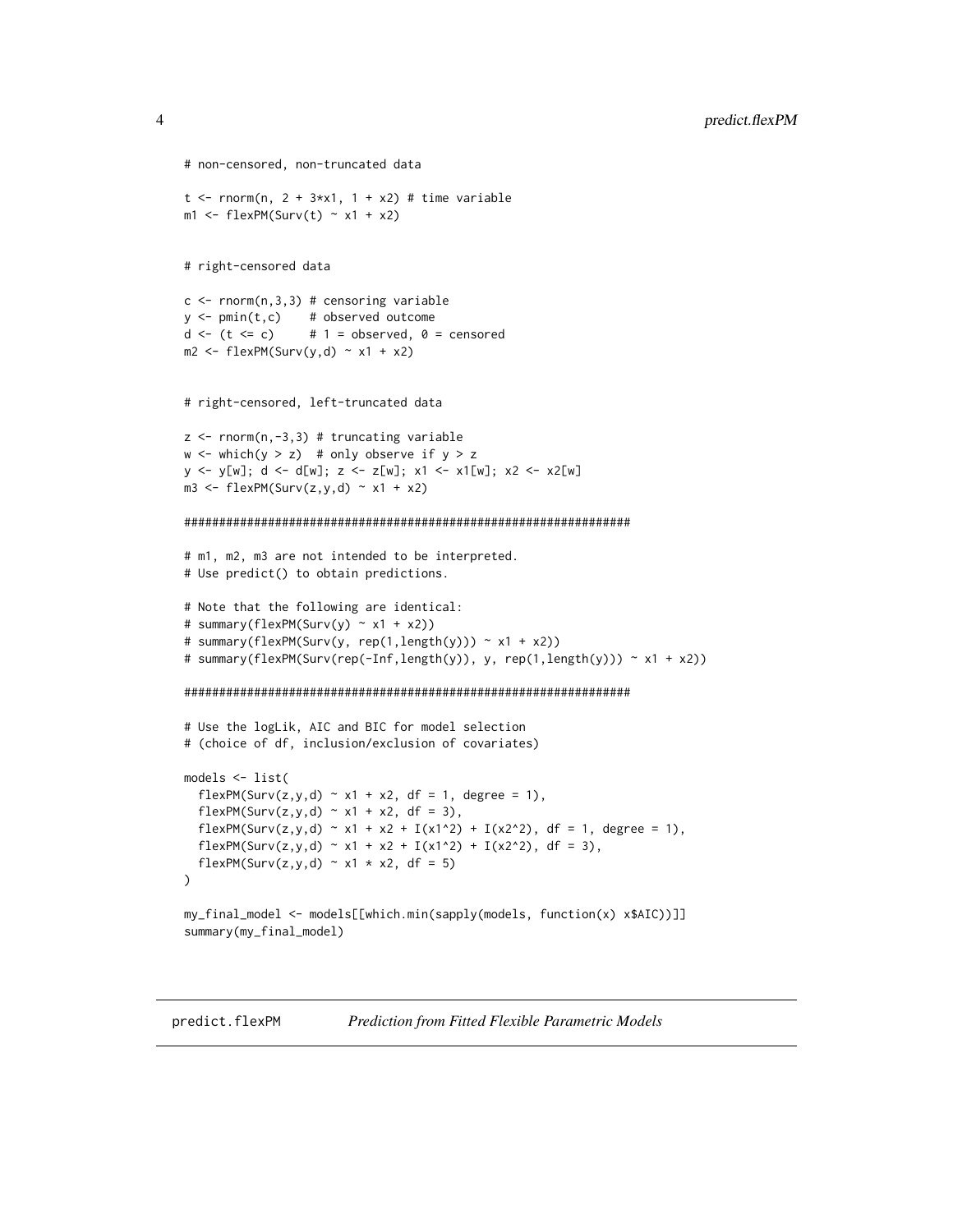#### <span id="page-4-0"></span>predict.flexPM 5

#### Description

Predicts the distribution function and simulates new data from a fitted model.

#### Usage

```
## S3 method for class 'flexPM'
predict(object, type = c("CDF", "QF", "sim"), newdata, p, ...)
```
#### Arguments

| object    | an object of class "flexPM".                                                                                                       |
|-----------|------------------------------------------------------------------------------------------------------------------------------------|
| type      | the type of prediction (see 'Details').                                                                                            |
| newdata   | an optional data frame in which to look for variables with which to predict. If<br>omitted, the model frame of the object is used. |
| р         | the order(s) of the quantile to be computed (for type $=$ "OF")                                                                    |
| $\ddotsc$ | for future methods.                                                                                                                |

#### Details

- If type = "CDF" (the default), the fitted cumulative distribution function (CDF) and the corresponding probability density function (PDF) and survival function (SF) are returned.
- If type = "QF", conditional quantiles of the specified order(s) are computed.
- If type = "sim", data are simulated from the fitted model.

New data can be supplied: observe that for type = "CDF", newdata must include the values of the response variable, and not just the covariates.

#### Value

- If type = "CDF", a named data frame with variables log.f (the fitted log-PDF), log.F (the log-CDF) and log.S (the log-SF).
- If type = "QF", a named data frame containing the fitted conditional quantiles of the specified order(s) in different columns.
- If type = "sim", a vector of simulated data from the fitted model.

All types of prediction are computed at newdata, if supplied, or at the observed data, otherwise.

#### Author(s)

Paolo Frumento <paolo.frumento@ki.se>

#### See Also

[flexPM](#page-0-2)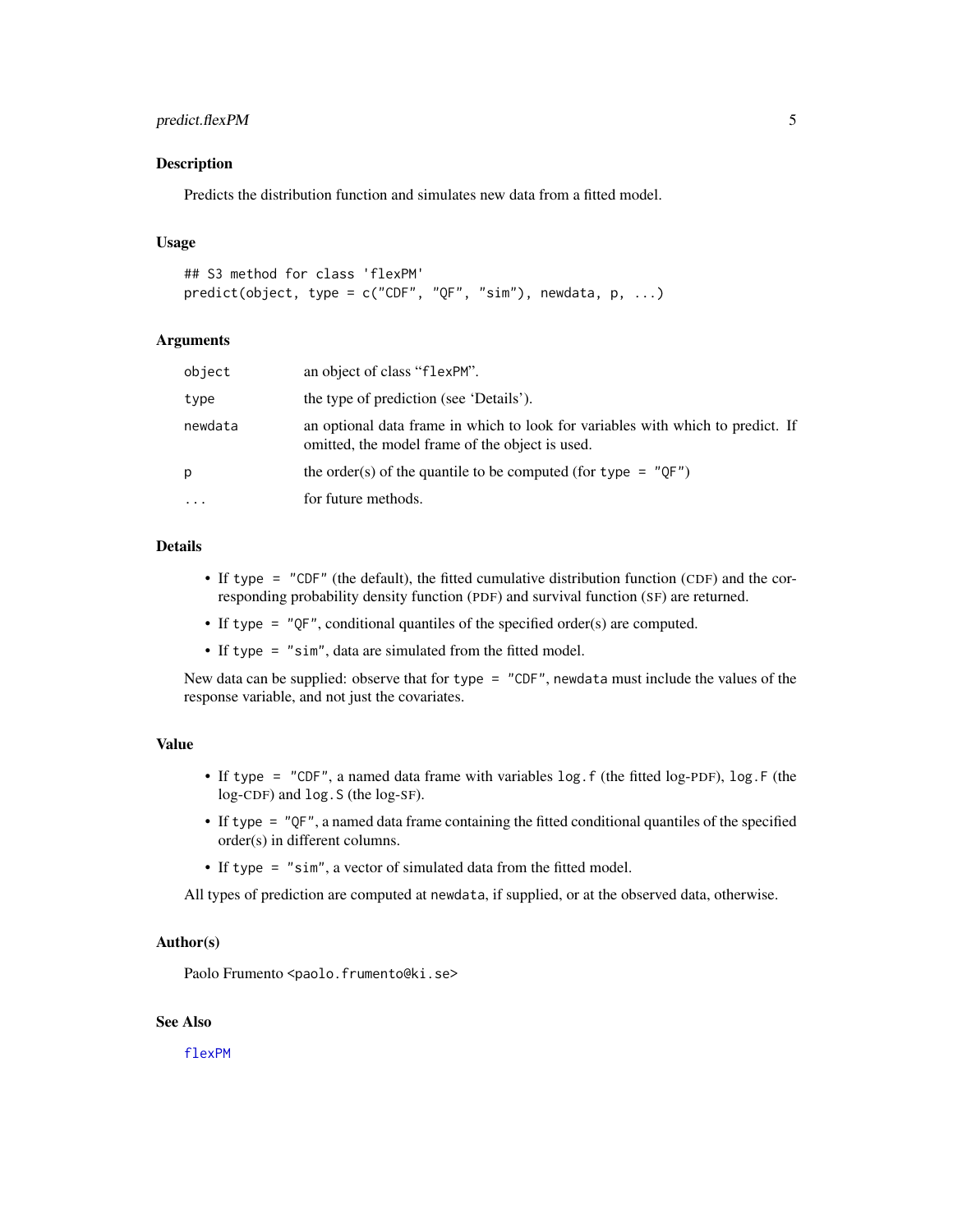#### Examples

```
# Using simulated data
set.seed(1111); n <- 1000
x \le- runif(n)
t \le - rnorm(n, 1 + x, 1 + x)
model \leq flexPM(Surv(t) \sim x + I(x^2))
# using polynomials (e.g. x^2) to achieve flexibility
# Prediction of the conditional cumulative distribution function (CDF)
# and the probability density function (PDF)
pred <- predict(model, type = "CDF") # predict the CDF and PDF
plot(pnorm(t, 1 + x, 1 + x), exp(pred}})abline(0,1, col = "green", 1wd = 3) # true vs fitted CDFplot(dnorm(t, 1 + x, 1 + x), exp(predîlog.f))abline(0,1, col = "green", Ind = 3) # true vs fitted PDF# Prediction of quantiles
predMe <- predict(model, type = "QF", p = 0.5) # predict the median
plot(x,t)
points(x, predMe$p0.5, col = "green") # fitted median
abline(1,1, col = "red", lwd = 3) # true median = 1 + x# Simulate data from the fitted model
t.sim <- predict(model, type = "sim")
plot(quantile(t.sim, (1:9)/10), quantile(t, (1:9)/10)); abline(0,1)
# if the model is good, t and t.sim should have a similar distribution
######### Using new data #############################
newdata <- data.frame(t = c(0,1,2), x = c(0.1,0.5,0.9))
# note that new 't' is only needed for type = "CDF"
predict(model, type = "CDF", newdata = newdata)
predict(model, type = "QF", newdata = newdata, p = c(0.25, 0.5, 0.75))predict(model, type = "sim", newdata = newdata)
```